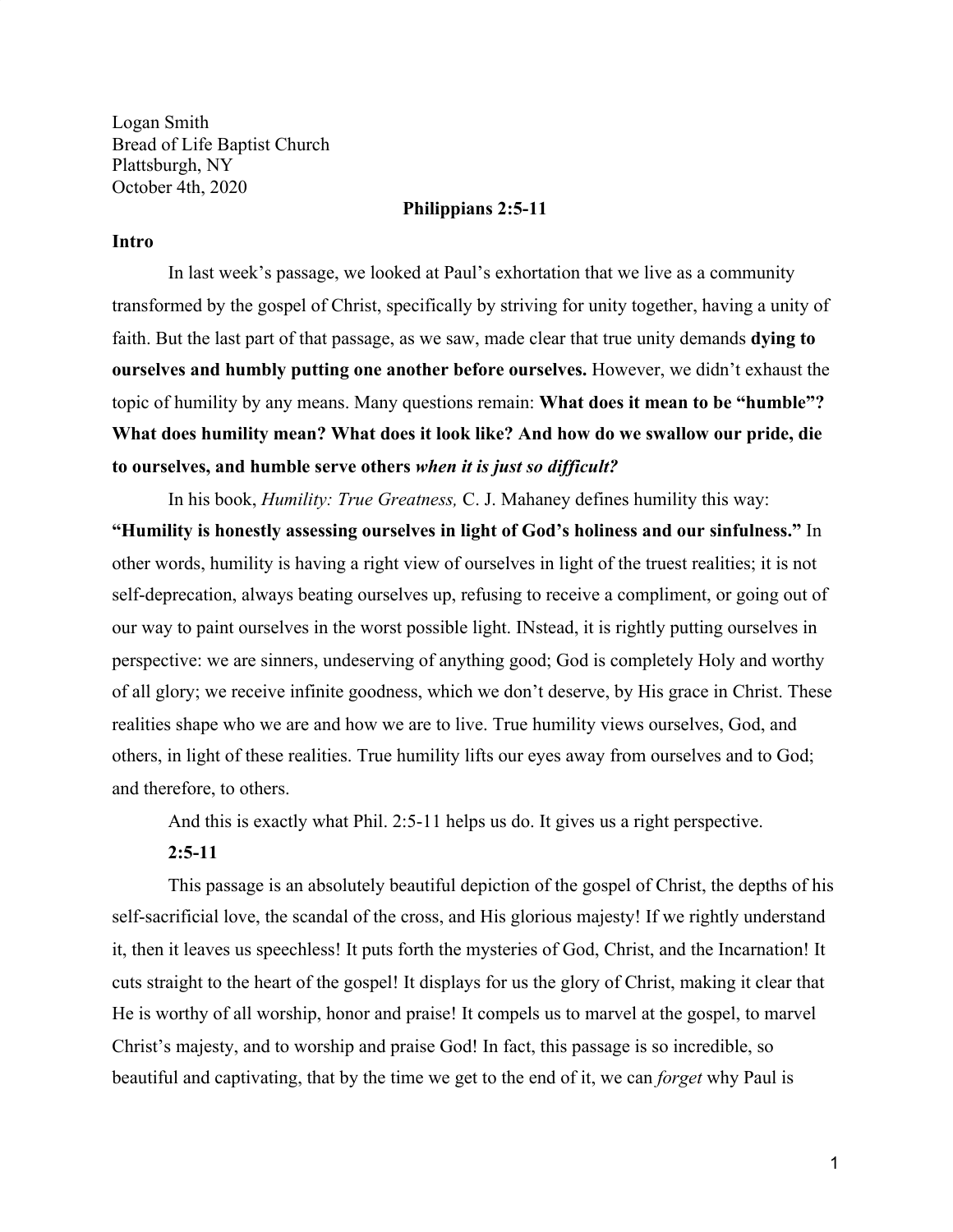writing this here in the first place. This passage does, indeed, contain many glorious truths about Christ, the fullness of both His Godhood and humanity, his life and death, and His universal majesty! But Paul doesn't bring these things up just to drive home a theological point; he is driving home the exhortation **to die to our selfishness and pride and to do all things in humility, seeking not our own interests, but the interests of others.** The previous passage, as we saw last week, calls us to strive for unity as believers, being united by our faith in Christ, and that **humility is** *required* to live this out faithfully. In verse 5, Paul tells us to "have this mind," or "mindset" this humble, selfless, others-oriented way of thinking - by looking to the example of **Christ's humility.** The call for us to live humble lives is grounded in the fact that Jesus Christ, the God-Man, who is **literally the center of the entire universe, humbly made himself** *a servant, a slave, for our sake.* So our aim today is to plumb the depths of this glorious passage, to bask in the light it reveals, and let it churn up our hearts in affection for Christ! But then to also bring us back and remind us of Paul's main point: that Christ's example is the model for how we, too, should live.

#### **I. Jesus Humbled Himself for Our Sake (vv. 6-8)**

In verses 6-11, Paul tells us a brief summary of the narrative, or "storyline," of Christ's life and work in accomplishing our salvation. It begins in the heavenly places, in eternity past; and so it ends back in the heavenly places, Jesus receiving all glory and praise, both as God and Man. And in the middle, we see this downward arc of the glorious Son of God making himself nothing, becoming like a slave, becoming a human man, because he was selflessly determined to save sinners, like you and me.

## **A. Full\ God, alwa\s, even in eternit\ past (6)**

So the story begins in eternity past. Before Jesus Christ was a man, before he even had the name "Jesus," he was, as he always had been, still is, and always will be, fully-God. He is the eternal Son of God, or "God the Son." This is what Paul means when he says "he was in the **form of God.´**

These words, this verse, indeed much of this whole passage, has long been studied and debated; there are indeed complex truths and mysteries at play here, and the language can be very difficult to understand; the Greek is difficult and poetic. Some people throughout history have tried to point this verse and say, "Look! This is clearly saying Jesus was not God! He was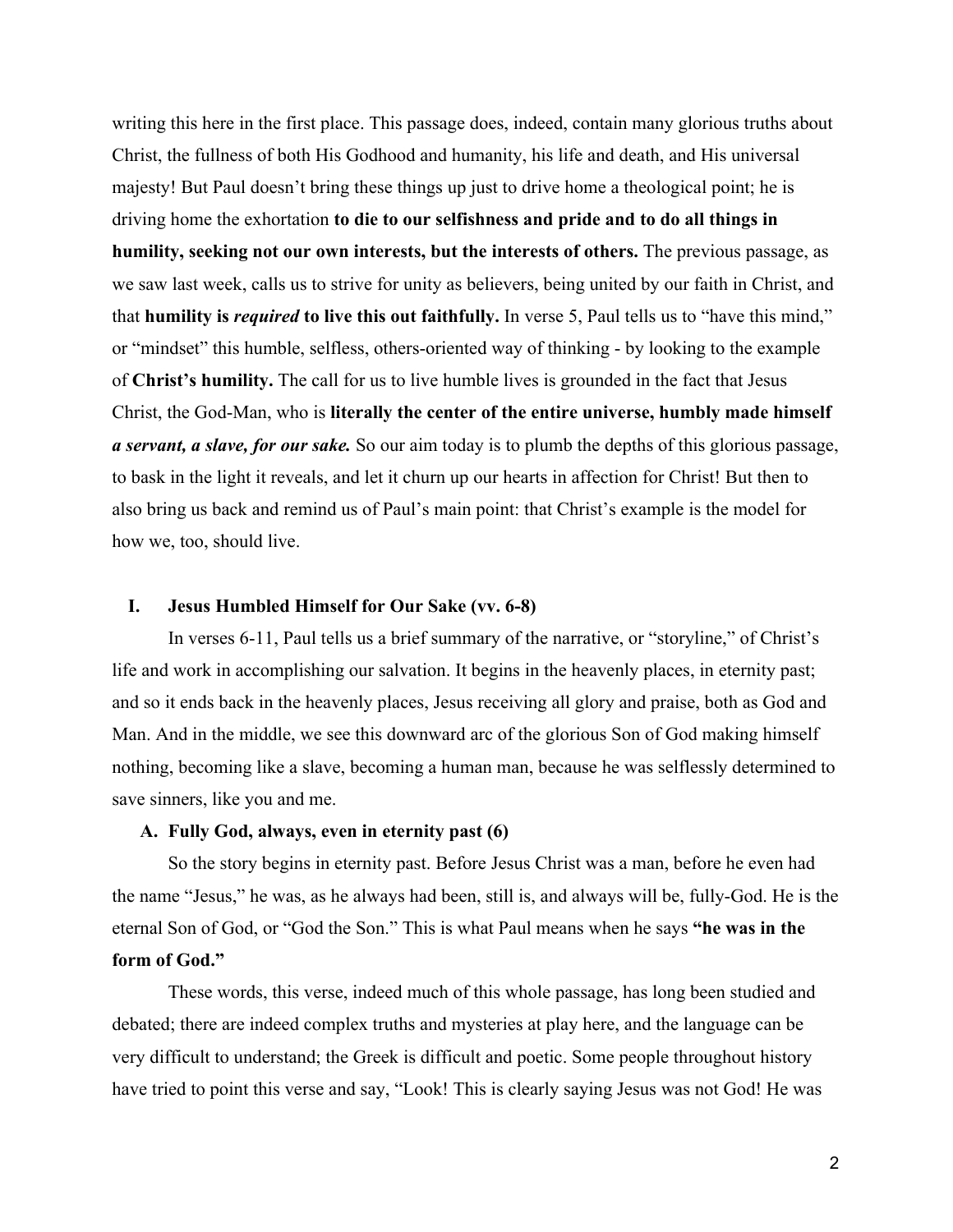merely *like* God," or some would say, "*a god.*" They would look to the rest of the verse as saying that he *did not have* equality with God, that he is praised *because he did not try to seize equality with God.* We must emphatically and clearly recognize that that is exactly the *opposite* of what this verse is saying! This passage is making very clear that Jesus, the Man, is and has *always been* the eternal God the Son, one with the Father.

When it says "form," both here, speaking of him being "in the form of God," and in verse 7, that he took on "the form of a servant," the word word literally means that he *was*, that he *is*, that he *became* that thing: that he *was and always has been God;* that he became *a real man.* I think the NIV Bible translates this verse very accurately and helpfully: "being in very nature God." In verse 7, likewise, the NIV says he took on "the very nature of a servant," that is, a human nature. So in verse 6, this refers to **deity, his divine nature as God;** in verse 7, to **his humanit\, his full\ human nature as a man.**

Verse 6 is first and foremost **affirming that Jesus Christ is God; he is eternall\ God the Son.** This is also made clear at the end of the passage, in verse 11. God exalts the name of Jesus "above *every other name*," so that all of creation praises His name, praising specifically that "Jesus Christ is **Lord!"** And at the same time, this is all done *"to the glory of God the Father.*" They are not competing; one is not being elevated over the other; they are both being glorified because the\ are both God, the same God. This point is made **explicitl\ clear** all throughout the Bible: there is only **one God;** God is one, and He shares His glory and status as God with no one else. In fact, Paul is here quoting Isaiah 45, a passage that is *making that exact point!* In Isa. 45:14-21, God is speaking and declaring that he alone is God, and there is none other; then, hear what He says in verses 22-23: "Turn to me and be saved, all the ends of the earth! For I am God, and there is no other. By myself I have sworn; from my mouth has gone out in righteousness a word that shall not return: 'To me every knee shall bow, **every tongue shall swear allegiance,**" or, that last part can be translated, as it was into the Greek, "every tongue shall confess to God." Paul is drawing on the very language of a passage stating clearly that God is the only God, that there is no other God, and that He will share His glory with no one else! So if verse 6 here ever causes you trouble, and if you ever find yourself doubting whether Jesus is fully God, remember that this passage makes explicitly clear that **Jesus is God, equal in divinity with the Father; they are both glorified together, both being the One True God.**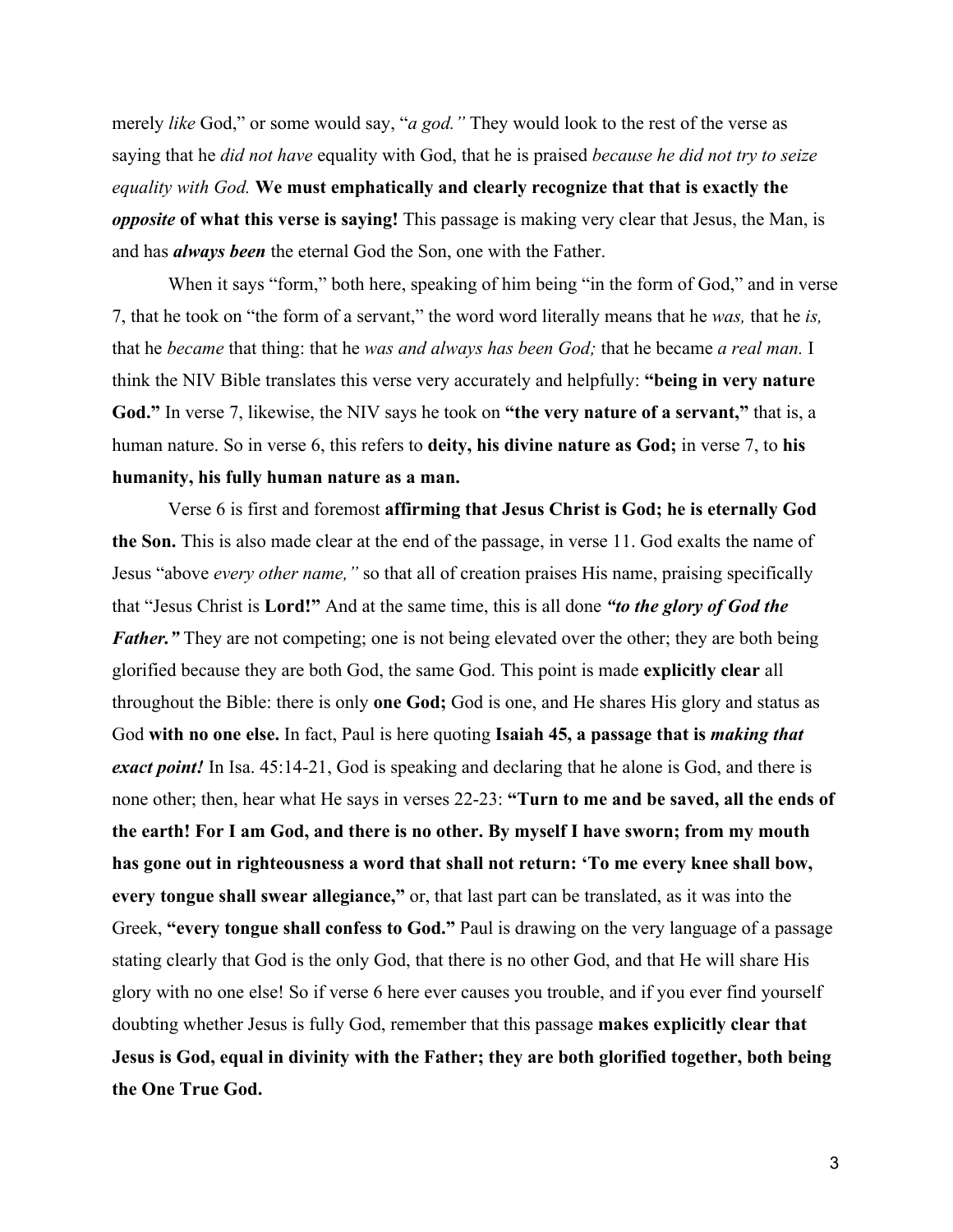This is called the **doctrine of the Trinity.** It is very complex; we cannot fully wrap our minds around it. This shouldn't surprise us though; why would we expect God to be like us? Why would we expect to be able to fully understand everything about God? But thankfully, we can truly know Him! He has revealed himself to us so that we can Him, and know true, real things about Him! God revealed Himself to us, in His Word, as **One God, eternall\ existing in** three Persons: God the Father, God the Son, and God the Holy Spirit. They are One God, and cannot be divided; yet they are also distinct Persons. There is a lot of mystery here; I wish I could go into more detail today, but there will be time for that later, in other lessons. But this is a foundational truth for us to understand this passage, to know God, and to trul\ understand what's happening in the gospel.

Jesus Christ was "in the form of God," by "nature" *was* and *is* God, being One with God for all eternity. **But what does the second half of verse 6 mean, that he did not consider this** equality something "to be grasped" or to be "seized, to be held onto and taken advantage **of?´**

#### **B.** Fully Man; "Emptied Himself" by taking on flesh (v.7)

This idea is fleshed out more fully in verse 7: it means that he willingly and selflessly *igemptied himself,*" humbly making himself nothing, *by becoming "a servant," a "slave," taking on a human nature and being born as a man!* Does this mean that Jesus gave up, or cast away his divine nature, exchanging it for a human one? No! This is not **subtraction,** this is **addition;** he does **not lose his Godhood, he takes on a new nature.** But it is **addition that** *look like subtraction.* He does not lose anything; he does not cease to be God, but *it did look like it, at least for a time, while he lived one Earth.* This is known as the **doctrine of the Incarnation: that Jesus is the God-Man, both full\ and full\ man.** The one Person, Jesus Christ, God the Son, has two natures: a **human nature** and a **divine nature.** This is the beautiful truth we celebrate every year at Christmas! God came down to earth!

And Paul emphasizes here that this is an **incredibly humbling, condescending act for Christ.** When Jesus became a man, he did not cease to be God, but **He reall\ did become a** real, actual human being! He willingly *restricted himself*. He did not cease to be God; as God, he is unchanging, all-knowing, all-powerful, depending upon nothing or no one else. **But as a** *man*, he became a helpless baby, utterly dependent on his mom and dad; he had to *learn*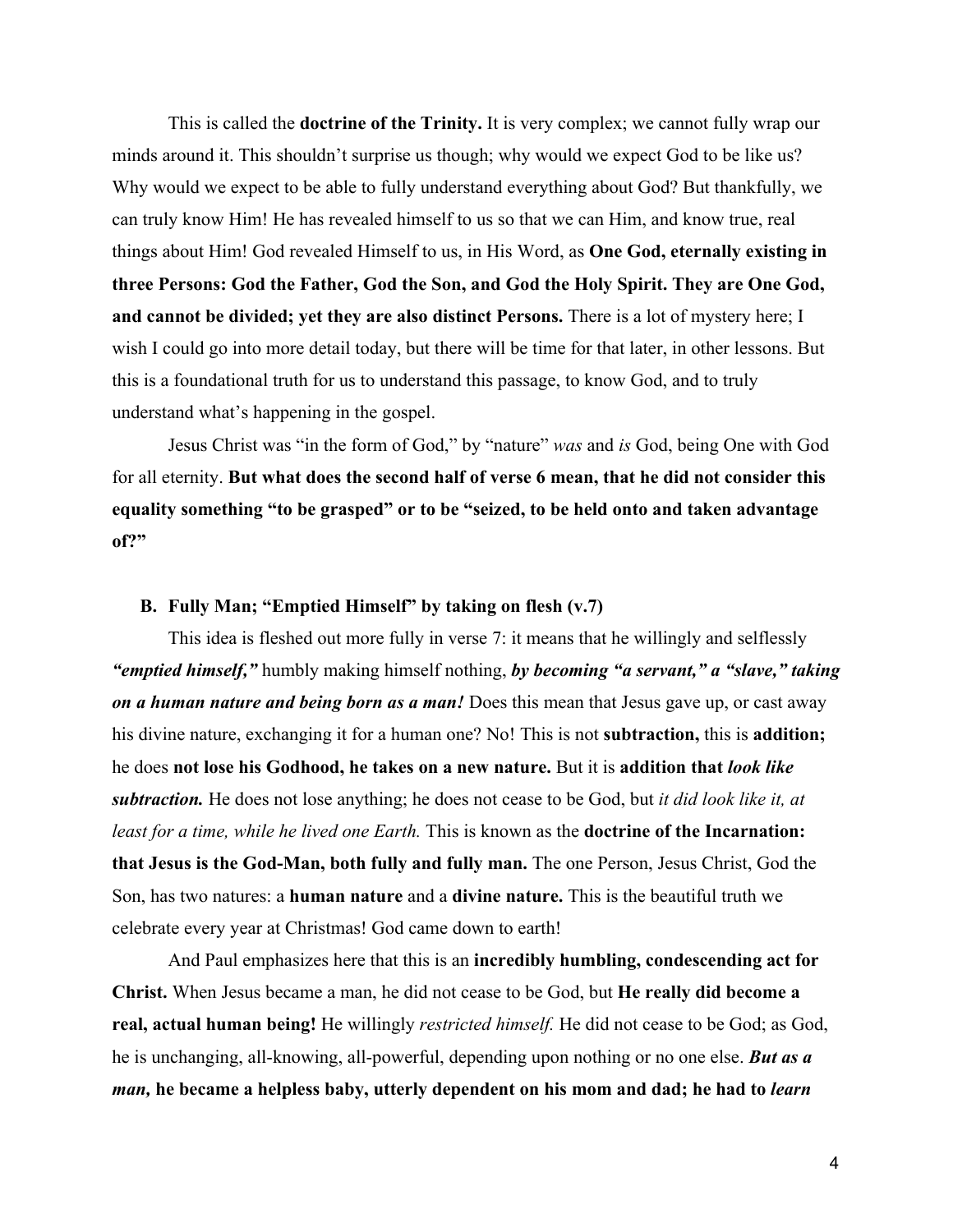*and grow* in wisdom and knowledge; he became *weak and vulnerable*, like us; he could hurt, **feel pain, grieve, suffer, bleed, and die!**

### **C.** Humbly obeyed the Father, even in dying (8)

And of course, this was the point: the goal of Christ's incarnation, even before it happened, was **the Cross.** Jesus took on flesh to live a perfect life of obedience to God the Father; He was and is equal with the Father as God, but **as a Man,** He submitted to God, **showing us and** *fulfilling for us* **what it means to live a perfect, righteous life as a human** being; Jesus fulfilled what Adam was supposed to, what we are supposed to do, by perfectly submitting to and obeying God as a human man. And he obeyed perfectly even to the point of dying on the cross, bearing our sins in our place, bearing God's wrath against sin upon **Himself, and dealing with it, once and for all, in His death.**

And so this verse brings us **right to the heart of the gospel!** God, the Onl\, One, True God, eternal, all-powerful, perfectly Just, Holy, and Righteous, who stands as the Creator and Judge over all, **stepped down into this world and became a human being like us! Why? Because this is the onl\ possible wa\ \ou and I can be saved!** We are **helpless, rebellious** sinners; every single one of us has turned away from God, we have turned to fake God, and *God will judge every single person that has ever lived.* God would be perfectly right and just to cast us all into the **eternal fires of Hell. But listen to the incredible, glorious, even scandalous** *love and mercy of our great God! This same, Holy, perfectly Just God condescended to take on flesh and become like us to do what we could never hope to do! To do the impossible in our place!* No human being has ever lived up to God's standard of righteousness; *but Jesus, being fully God and full Man, has!* **Jesus lived a perfect life in our place; he suffered and died for our sins, as a sacrifice, in our place; he has been raised to life, ascended to heaven, and vindicated by God** *in our place!* And anyone that believes that this is true, repents and turns away from any other gods or forms of trying to be saved, and **trusts completely in Jesus, putting all of our hope in Him alone for salvation, confessing and worshipping Him as Lord and Savior - anyone who does this <b>will be saved!** Not because our actions save us, but because we are trusting that Jesus's actions save us! We trust and believe that Jesus really did live, **die, and was raise in our place, as a sacrifice, once and for all, so that he takes our sin and** we receive his glorious righteousness! That is the gospel! That is why Jesus humbled himself and stooped so low - He condescended to become a human being and **do your work for you! To**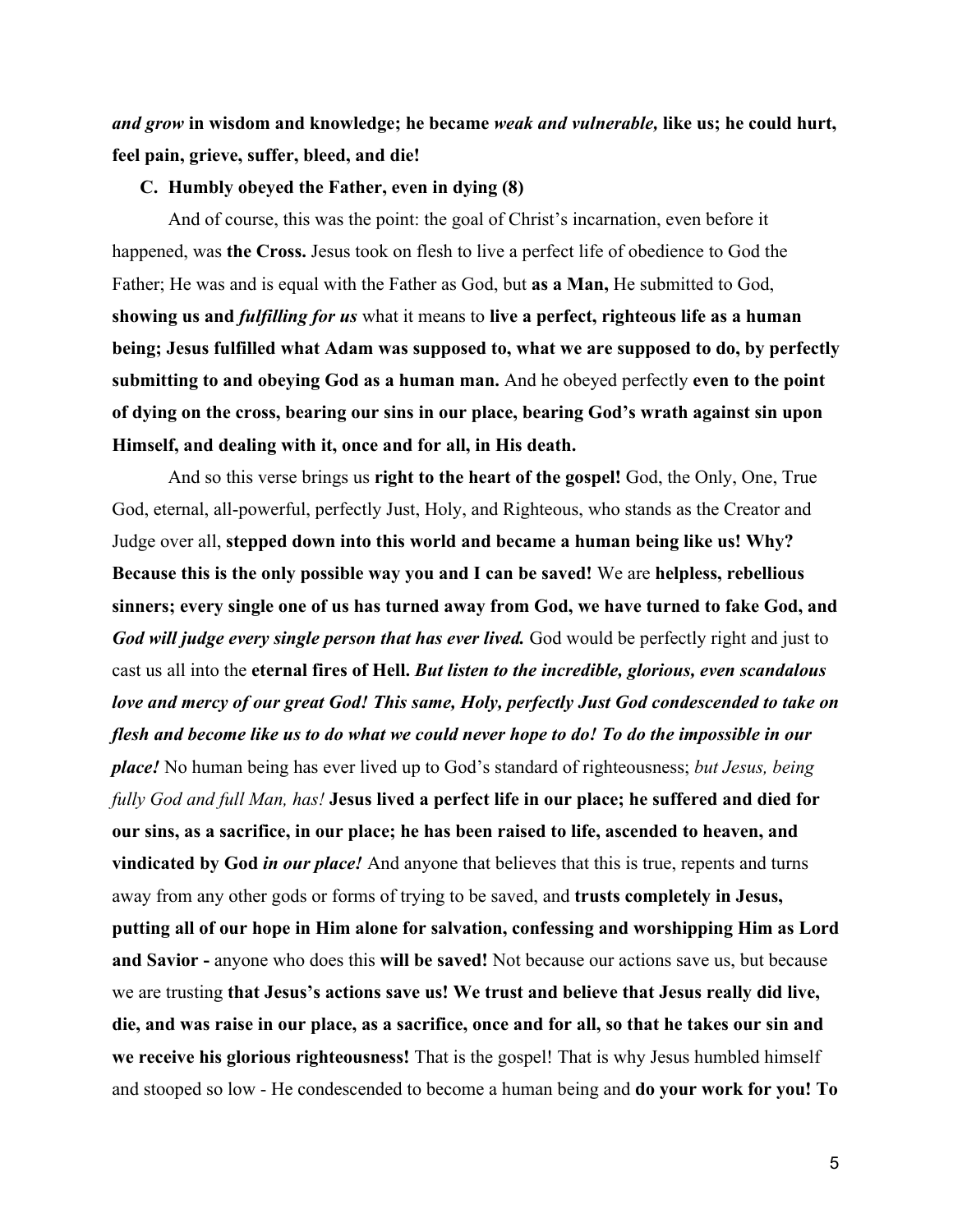take your place! To save you! *And if you trust in Him, if you are trusting in Christ this morning, He did this for you! You are forgiven and declared righteous, you have eternal life, you have salvation, because of the incredible, glorious, humble, selfless sacrifice of Jesus!* 

**[Transition]:** If we truly understand this point, not only in our heads but also in our hearts, then the only right response is worship! This leads us to point  $2$ :

#### **II. Jesus is the Glorious Lord of All, Worth\ of All Worship (vv. 9-11)**

After telling us of Christ's condescending descent from the heights of glory into the humble servitude of humanity, even into the abyss of death for our sakes, verse 9 takes us soaring back into grandeur of the glorious heavenly places: God raises Jesus, the God-Man, vindicating him before all! This has already happened in Jesus's resurrection and ascension, but verses 10 and 11 point us to the coming day, the day that all of history is progressively **moving towards: the universal exaltation and worship of Jesus Christ as Lord!** God the Father exalts Jesus's name above every name, displaying clearly, throughout the entire universe, that He is all-glorious God-Man, the true Lord and Savior, worthy of all worship, honor, glory, and praise!

And it will not just be the angels of heaven and the redeemed believers of humanity bowing and confessing His Lordship on that day, but all of creation. See verses 10-11: *"...at the name of Jesus every knee should bow, in heaven and on earth, and under the earth, and every tongue confess that Jesus Christ is Lord, to the glory of God the Father.* "This passage makes clear that **all of creation** is present at this moment of universal worship; as the old hymn says, "all creatures of our God and King." Every single created being will one day bow before the Lord, acknowledging his Lordship and glory as the one, true, Creator God. Whether angel or demon, living or dead, those who refuse to repent and trust in Christ, and those confess His Lordship in life and are redeemed by Christ's blood - one day, **all of Creation** will have no choice but to recognize God's glory in Christ Jesus, bowing the knee in submission to Him and confessing His universal Lordship. *That* is where history is heading. The right side of history **is the side that bows the knee to Jesus.**

But we need to make something very clear here: this passage **is not saying** that in the end every will repent, believe and be saved; this is not supporting universalism. Instead, what we see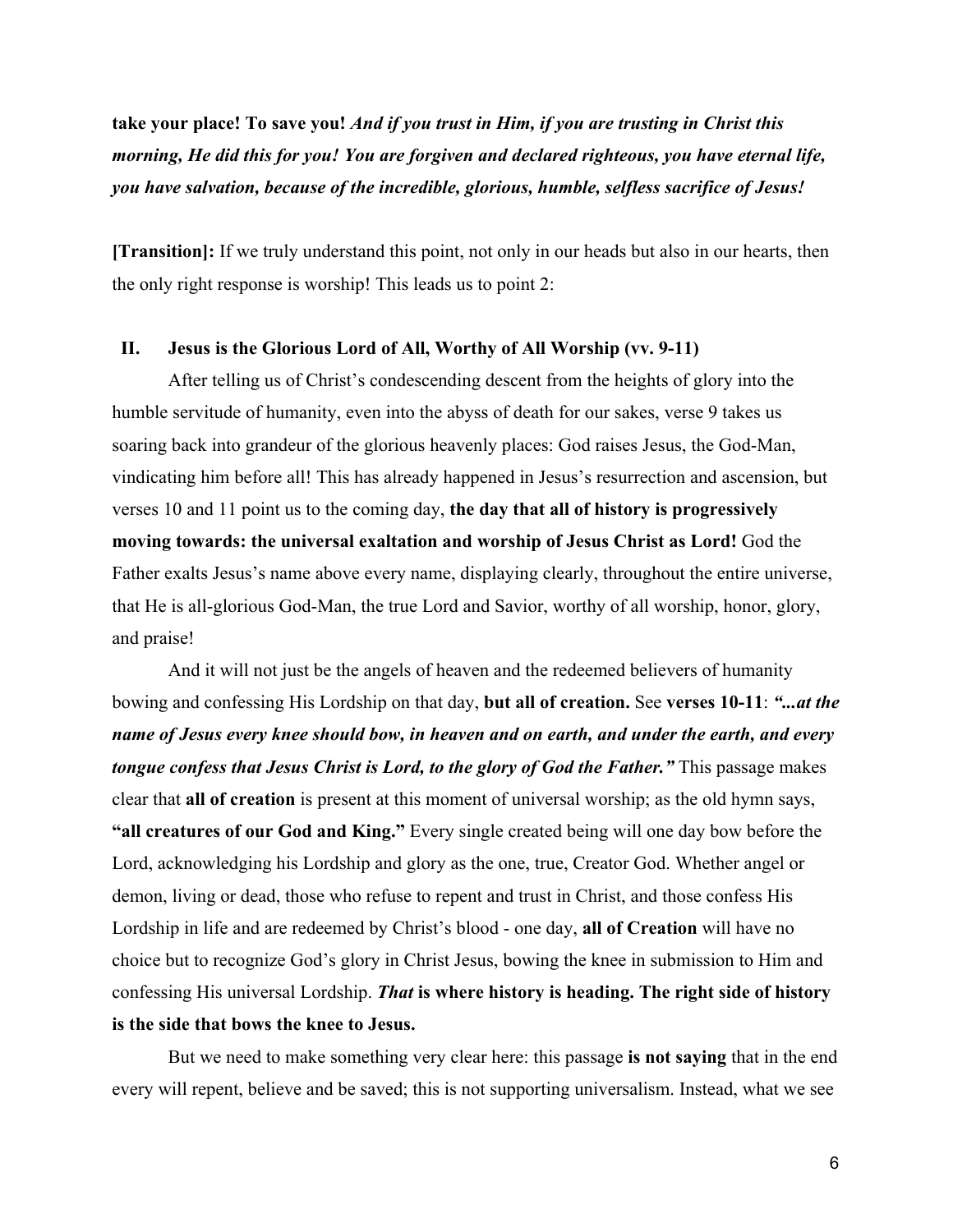is that in the end, even God's enemies, those who refuse to bow to Christ now and receive His just judgment, will one day no longer be able to refuse to acknowledge Him as God, as the rightful Lord and Ruler of the universe.

#### **Application: Respond in Devotion and Worship**

**Jesus is the center of the universe; the entire universe revolves around Him.** His name is above every name; He is worthy of all honory, glory, and praise. And when His name is exalted and praised, this honors and glorifies God the Father and the Holy Spirit. Our purpose and end in life, and after this life, is to glorify God with our entire being; when we look and see who Jesus is and what He has done - indeed, what He has done to save sinners like us! - our only right response is to bow the knee and joyfully worship Him in all that we do! The truths we've talked about - the doctrines of the Trinity, the Incarnation, the substitutionary life, death, and resurrection of Jesus - these are not merely academic theories for intellectuals to pontificate about; these are the bedrock foundations for our salvation in the gospel of Jesus Christ! The are the glorious, beautiful realities of the God who is incomprehensible, as God, and \et personall\ knowable, as Man, in the person of Jesus Christ! This is the good news that God became man, and that his path to glory was the road of the Cross, taking our place in death that we might live forever with Him!

So meditate deeply on these truths; let them marinate in your mind and seep down into your heart; soak them up into your soul, so that your entire being cries out the praises of God! Set your every affection on Christ, the God-Man, whom all of history and creation revolves around; He who became nothing, who took on the form of a servant, of a slave, to live and die to save you! This is the glorious risen Lord, the Lord of glory, that we get to worship and **praise!** So praise Him as we gather together to sing and pray to Him! Praise Him in your private times of Bible reading and prayer, by yourself or as a family! Praise Him in all that you do throughout the week! Do everything to His glory!

**[Transition]:** The right response to this passage is a spirit of worship. And this does not just include our hearts and attitudes towards God, or our songs and prayers; this includes the way we live our lives, our hearts and attitudes **towards one another.**

This brings us to our final point: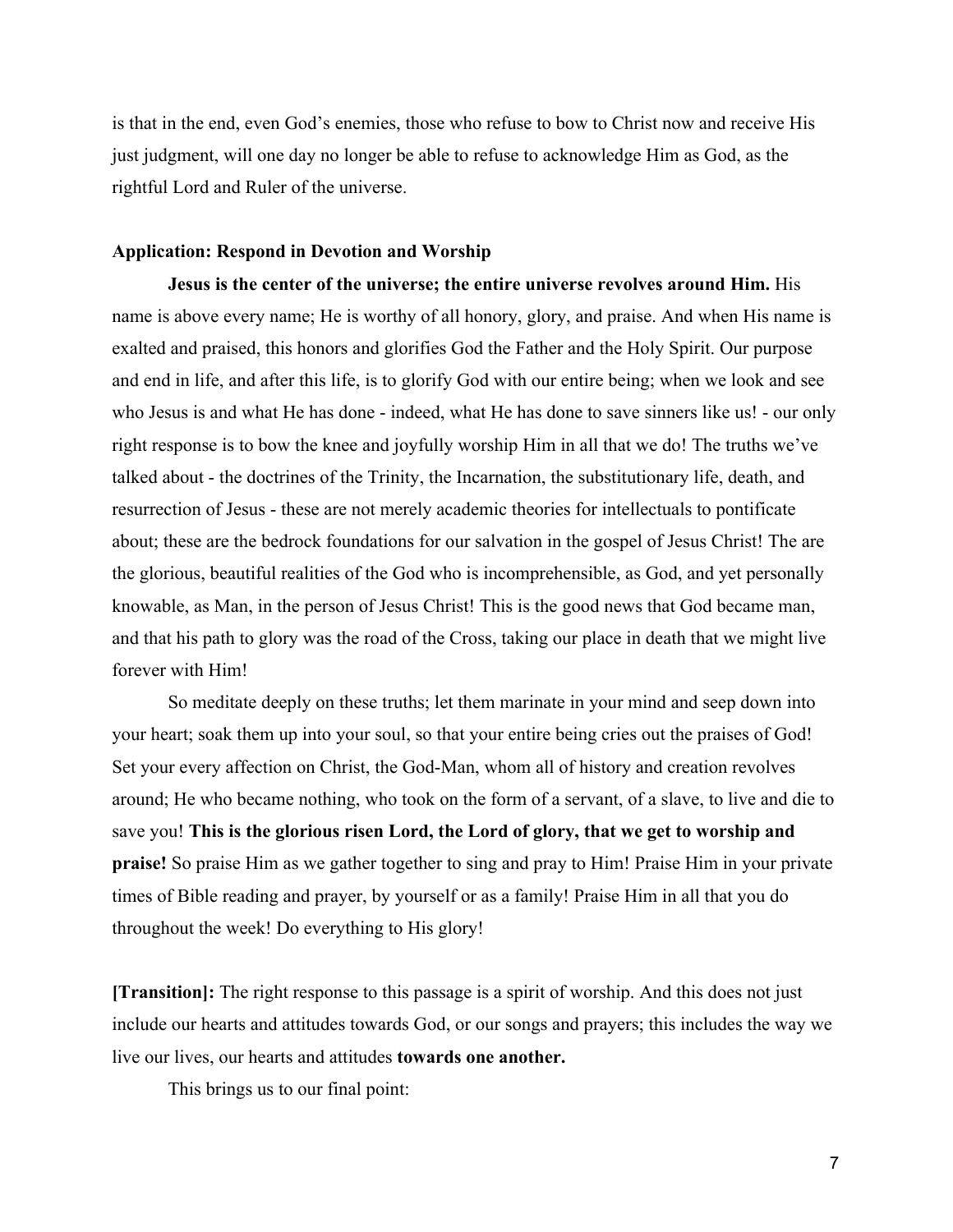# **III.** Therefore, We Should Humbly Serve Others (v. 5)

After gazing at the glory revealed in verses 9-11, it feels like we should hang up the hat and call it a day, doesn't it? And yet, if we just stop there, we risk losing sight of the reason Paul wrote this passage in the first place: *to spur us on in humility towards one another by pointing us to the glorious example of Christ's own humility.* And this is not backpedaling to do so; following Jesus's example by humbly serving Him through humbly serving one another **is a part of our worshipping Him.** You've heard the expression, *"Imitation is the highest form of flattery.* " So we could also say, "Imitation is a form of worship and praise." Part of the way we worship and glorify God is by obeying Him and following the example of Christ, aiming to look more and more like Jesus every day.

And so we return to the top of the passage, in verse 5. We are to have "this mind," this mindself of humility, of striving for unity and love together as we consider others more significant than ourselves, dying to our own selfish ambition and pride, and humbly serving one another  $(2:1-4)$ . We are to do this in the same way that Christ has modeled for us. Indeed, we are to die to ourselves and embrace a life of humility *precisely because Jesus Christ, whose name is the most highly exalted name in all the universe, did the exact same thing!* 

We might quickly affirm the value of humility with our lips, but it is a truly difficult thing to live out in our lives. We *all want other people* to be humble, at least in their interactions with us! When we consider what it means *to be humble servants ourselves* - well, that isn't as attractive, is it? We can easily fall into the trap of thinking that our interests are more significant than others' around us; our work is more important; our time more valuable; our schedules and agendas more worthy of consideration. We might even think to ourselves in secret, "*Is it really even worth it to be humble? Sure, that sounds ice, but we all know that the humble are just* "weak" and never get ahead; its the proud, the confident, the loud, and the assertive who get *ahead and succeed in life! If I put others before myself, who will look out for number 1 - ME?*<sup>"</sup>

So what do you do when you find it difficult to kill your selfishness and pride; when you find it difficult to humbly serve and love others by putting them first, even when it is demeaning, costly, inconvenient, or seemingly "beneath" you?

**You thank God that Jesus Christ didn't think that way!** If anyone was ever entitle to think that way, it would be Jesus Christ, the Son of God! As we've seen, *all of Creation and*